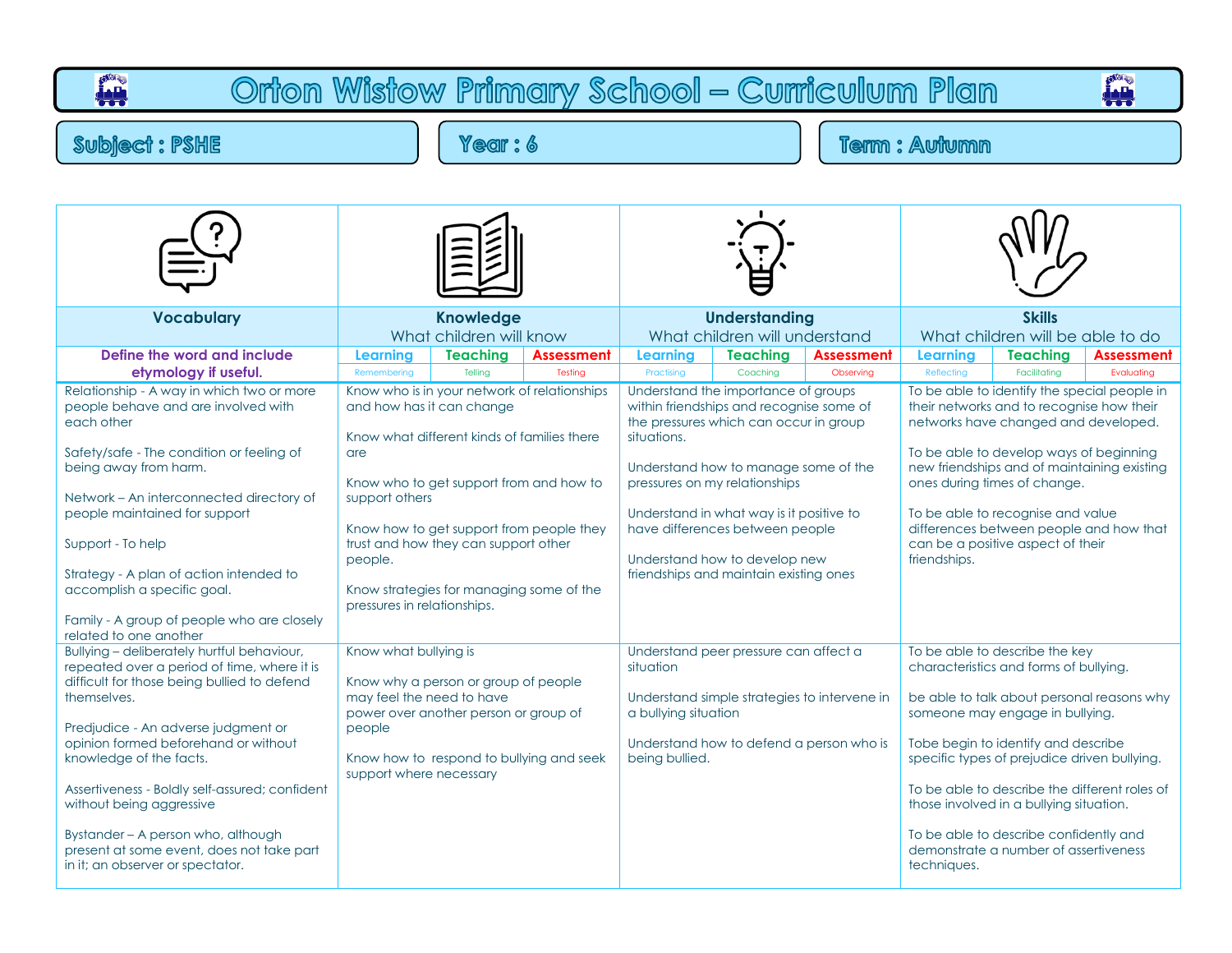OWPS Curriculum 2.0

| <b>Vocabulary</b>                                                                                                                                                                                                                                                                                                                                                                                                                                                                                                                                                                                                                                                                                                                                                                                                              | <b>Knowledge</b><br>What children will know                                  |                                                                                                                                                                                                                                                                                    |                              | <b>Understanding</b><br>What children will understand                                    |                                                                                                                                                                                                                                                                                                                                                                                                                                                    |                                | <b>Skills</b><br>What children will be able to do                        |                                                                                                                                                                                                                                                                                                                                                                                    |                                                                                 |  |
|--------------------------------------------------------------------------------------------------------------------------------------------------------------------------------------------------------------------------------------------------------------------------------------------------------------------------------------------------------------------------------------------------------------------------------------------------------------------------------------------------------------------------------------------------------------------------------------------------------------------------------------------------------------------------------------------------------------------------------------------------------------------------------------------------------------------------------|------------------------------------------------------------------------------|------------------------------------------------------------------------------------------------------------------------------------------------------------------------------------------------------------------------------------------------------------------------------------|------------------------------|------------------------------------------------------------------------------------------|----------------------------------------------------------------------------------------------------------------------------------------------------------------------------------------------------------------------------------------------------------------------------------------------------------------------------------------------------------------------------------------------------------------------------------------------------|--------------------------------|--------------------------------------------------------------------------|------------------------------------------------------------------------------------------------------------------------------------------------------------------------------------------------------------------------------------------------------------------------------------------------------------------------------------------------------------------------------------|---------------------------------------------------------------------------------|--|
| Define the word and include<br>etymology if useful.<br>Regulate - To control or direct according to<br>rule, principle, or law<br>Emotions - A person's internal state of being<br>and response to an object or a situation<br>Strategy - A plan of action intended to<br>accomplish a specific goal.<br>Defend - o support by words or writing; to<br>vindicate, talk in favour of.<br>Budget - The amount of money or resources<br>avaiable for a particular activity or time-<br>frame.<br>Manage - To direct or be in charge of.<br>Trade - Buying and selling of goods and<br>services<br>Poverty - The quality or state of being poor;<br>lack of money<br>Debt - The state or condition of owing<br>something to another.<br>Charity - An organization, the objective of<br>which is to carry out a charitable purpose. | <b>Learning</b><br>Remembering<br>values, beliefs and culture.<br>charities. | <b>Teaching</b><br>Telling<br>Know that the choices we make and the<br>ideas we have about money change<br>according to individual circumstances,<br>Know the different aspects of money,<br>including history, trade and currencies.<br>Know the links between poverty, trade and | <b>Assessment</b><br>Testing | <b>Learning</b><br>Practising<br>money they earn?<br>people who can help<br>communities. | <b>Teaching</b><br>Coaching<br>Undertand why people don't get all the<br>Understand that managing money is<br>complex and may involve risk but there are<br>Understand that feelings around money<br>can be complex, difficult and changeable<br>Understand how our choices can have an<br>impact on the local and wider<br>Understand that occupations require<br>different skills and allow for different<br>earnings, the deductions from which | <b>Assessment</b><br>Observing | <b>Learning</b><br>Reflecting<br>trade and charities.<br>within a budget | <b>Teaching</b><br>Facilitating<br>To begin to identify places where bullying<br>may take place in the community.<br>To have a broad view of what money is,<br>including history, trade and currencies.<br>To have a broad view of what we mean by<br>To be able to manage money effectively in<br>real life situations, making informed<br>choices, tracking spending and keeping | <b>Assessment</b><br>Evaluating<br>poverty and know something of its links with |  |
| The goods or money given to those in<br>need.<br>Savings - A reduction in cost or expenditure.<br>Something (usually money) that is kept for<br>the future.                                                                                                                                                                                                                                                                                                                                                                                                                                                                                                                                                                                                                                                                    |                                                                              |                                                                                                                                                                                                                                                                                    |                              |                                                                                          | support others in the community.                                                                                                                                                                                                                                                                                                                                                                                                                   |                                |                                                                          |                                                                                                                                                                                                                                                                                                                                                                                    |                                                                                 |  |

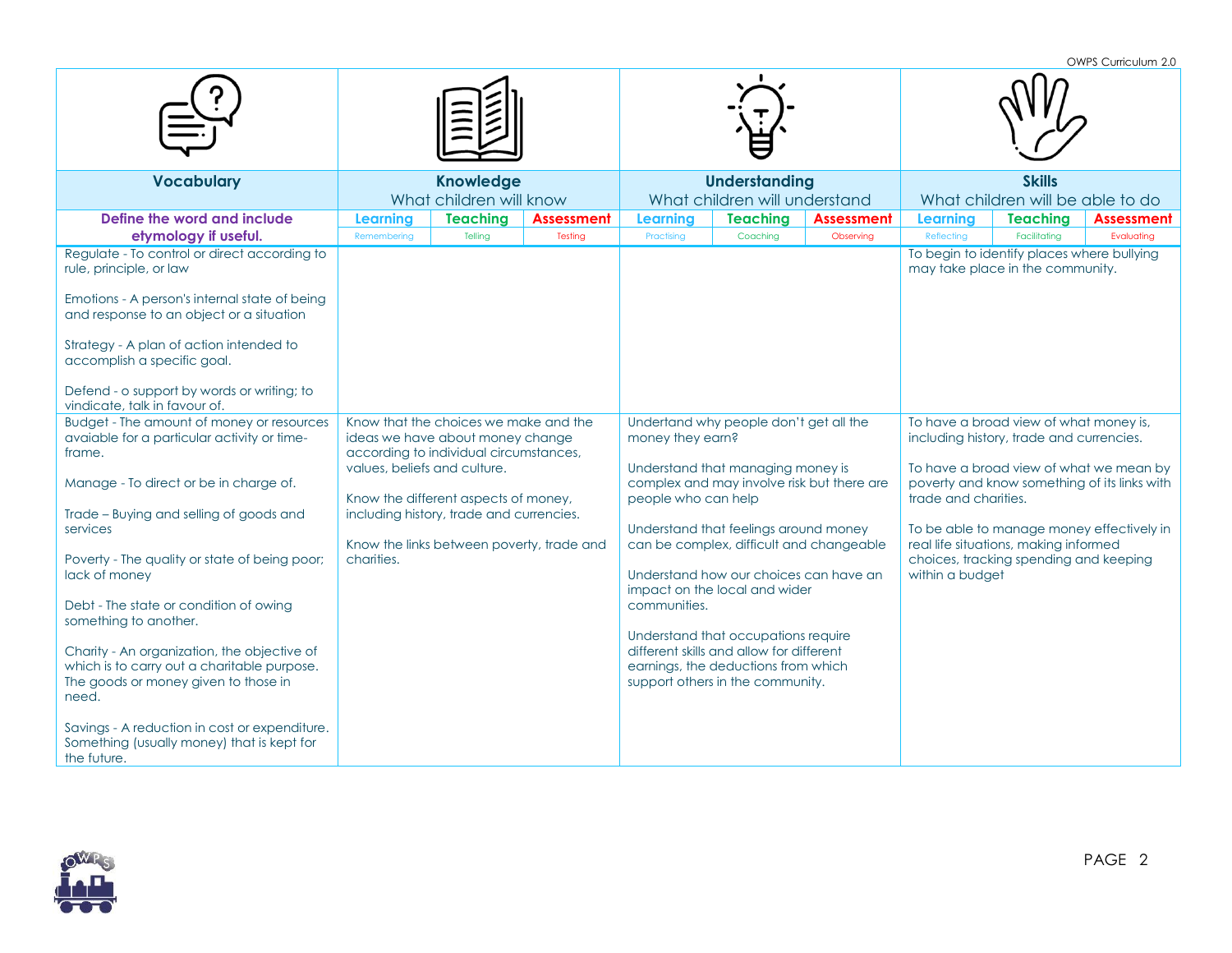| Orton Wistow Primary School - Curriculum Plan<br>ببيا                                                                                                                                                                                                                                                                                                                                                                                                                                        |                                                             |                                                                                                                                          |                              |                                       |                                                                                                                                                                                                            |                         |                                                                                                                                                                                                                                                                                                                          |  |  |  |
|----------------------------------------------------------------------------------------------------------------------------------------------------------------------------------------------------------------------------------------------------------------------------------------------------------------------------------------------------------------------------------------------------------------------------------------------------------------------------------------------|-------------------------------------------------------------|------------------------------------------------------------------------------------------------------------------------------------------|------------------------------|---------------------------------------|------------------------------------------------------------------------------------------------------------------------------------------------------------------------------------------------------------|-------------------------|--------------------------------------------------------------------------------------------------------------------------------------------------------------------------------------------------------------------------------------------------------------------------------------------------------------------------|--|--|--|
| <b>Subject: PSHE</b>                                                                                                                                                                                                                                                                                                                                                                                                                                                                         |                                                             | Year: 6                                                                                                                                  |                              | <b>Term: Spring</b>                   |                                                                                                                                                                                                            |                         |                                                                                                                                                                                                                                                                                                                          |  |  |  |
|                                                                                                                                                                                                                                                                                                                                                                                                                                                                                              |                                                             |                                                                                                                                          |                              |                                       |                                                                                                                                                                                                            |                         |                                                                                                                                                                                                                                                                                                                          |  |  |  |
|                                                                                                                                                                                                                                                                                                                                                                                                                                                                                              |                                                             |                                                                                                                                          |                              |                                       |                                                                                                                                                                                                            |                         |                                                                                                                                                                                                                                                                                                                          |  |  |  |
| <b>Vocabulary</b>                                                                                                                                                                                                                                                                                                                                                                                                                                                                            | <b>Knowledge</b><br>What children will know                 |                                                                                                                                          |                              |                                       | <b>Understanding</b><br>What children will understand                                                                                                                                                      |                         | <b>Skills</b><br>What children will be able to do                                                                                                                                                                                                                                                                        |  |  |  |
| Define the word and include<br>etymology if useful.<br><b>Relationship</b> - A way in which people<br>behave and are involved with each other<br><b>Love</b> - A profound and caring affection<br>towards someone<br>Trust- Confidence in or reliance in a person                                                                                                                                                                                                                            | Learning<br>Remembering<br>have children<br>through puberty | <b>Teaching</b><br>Telling<br>Know how babies are made<br>Know why some couples may choose to<br>Know how to express feelings positively | <b>Assessment</b><br>Testing | Learning<br>Practising<br>emotionally | <b>Teaching</b><br>Coaching<br>Understand that puberty affects people in<br>different ways both physically and<br>Understand some basic reasons why a<br>couple might choose to have children.             | Assessment<br>Observing | <b>Teaching</b><br>Assessment<br>Learning<br>Reflecting<br>Facilitating<br>Evaluating<br>To be able to describe the main stages of<br>how a baby is made, using some scientific<br>vocabulary.<br>To be able to describe some emotions<br>associated with the onset of puberty and<br>have strategies to deal with these |  |  |  |
| Society - A long-standing group of people<br>sharing cultural aspects such as language,<br>dress, norms of behaviour<br><b>Puberty</b> - A developmental phase brought<br>about by the action of hormones as part of<br>the maturing process                                                                                                                                                                                                                                                 | relationships within society                                | Know the different types of a loving trusting                                                                                            |                              | are not hurt needlessly.              | Understand that the way they behave<br>affects others and that they have some<br>responsibility to others to make sure they<br>Understand what a loving trusting<br>relationship looks like within society |                         | positively.<br>To be able to describe some characteristics<br>of a loving trusting relationship.<br>To be able to show awareness of some<br>family arrangements which are different<br>from theirs.                                                                                                                      |  |  |  |
| Scientific vocabulary for RSE in Yr 5/6:<br>Puberty, Sexual reproduction, Internal body<br>parts, commitment, marriage stable<br>relationship, development, period,<br>menstruation, cervix, labia, fallopian tube,<br>clitoris, ovary, ovum, vulva, vagina, uterus,<br>ovulation, sperm<br>Seminal vesicle, urethra, pubic hair, voice<br>breaking arousal, erection, sexual<br>intercourse, sex, ejaculate, conception,<br>pregnancy,<br>sanitary towel, tampon, body odour,<br>deodorant. |                                                             |                                                                                                                                          |                              |                                       |                                                                                                                                                                                                            |                         |                                                                                                                                                                                                                                                                                                                          |  |  |  |

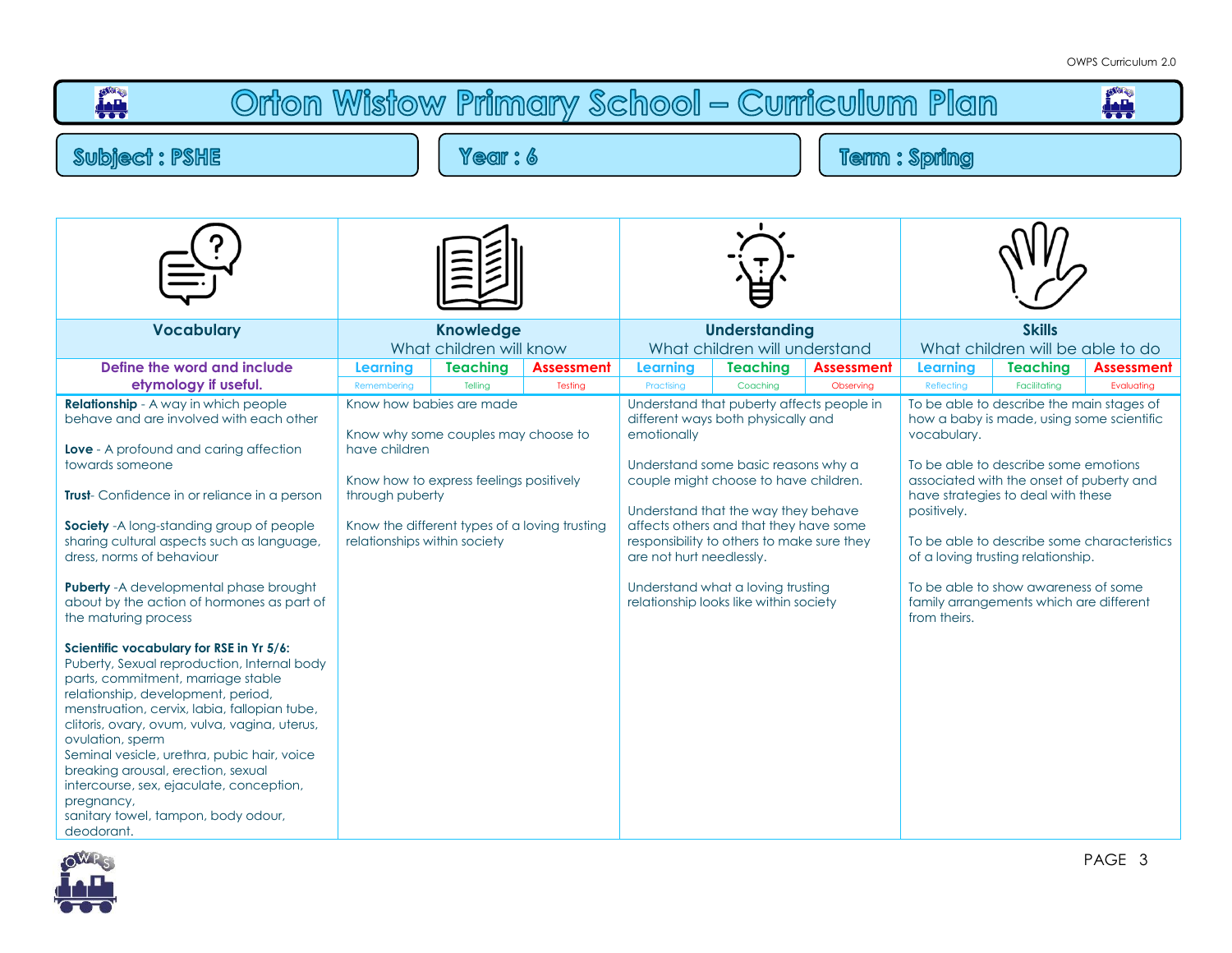|                                                                                                                                                                                                                                                                                                                                                                                                                                                                                                                                                                                                                                                                                                                                                                      |                                                                 |                                                                                                                                                                                                                                                                                                                                                     |                              |                                                                       |                                                                                                                                                                                                                                                                         |                                |                                                                                                                                                                                                                                                                                                                                                                                                                                                                           |                                                                          | OWPS Curriculum 2.0             |  |
|----------------------------------------------------------------------------------------------------------------------------------------------------------------------------------------------------------------------------------------------------------------------------------------------------------------------------------------------------------------------------------------------------------------------------------------------------------------------------------------------------------------------------------------------------------------------------------------------------------------------------------------------------------------------------------------------------------------------------------------------------------------------|-----------------------------------------------------------------|-----------------------------------------------------------------------------------------------------------------------------------------------------------------------------------------------------------------------------------------------------------------------------------------------------------------------------------------------------|------------------------------|-----------------------------------------------------------------------|-------------------------------------------------------------------------------------------------------------------------------------------------------------------------------------------------------------------------------------------------------------------------|--------------------------------|---------------------------------------------------------------------------------------------------------------------------------------------------------------------------------------------------------------------------------------------------------------------------------------------------------------------------------------------------------------------------------------------------------------------------------------------------------------------------|--------------------------------------------------------------------------|---------------------------------|--|
|                                                                                                                                                                                                                                                                                                                                                                                                                                                                                                                                                                                                                                                                                                                                                                      |                                                                 |                                                                                                                                                                                                                                                                                                                                                     |                              |                                                                       |                                                                                                                                                                                                                                                                         |                                |                                                                                                                                                                                                                                                                                                                                                                                                                                                                           |                                                                          |                                 |  |
| <b>Vocabulary</b>                                                                                                                                                                                                                                                                                                                                                                                                                                                                                                                                                                                                                                                                                                                                                    |                                                                 | <b>Knowledge</b><br>What children will know                                                                                                                                                                                                                                                                                                         |                              |                                                                       | <b>Understanding</b><br>What children will understand                                                                                                                                                                                                                   |                                | <b>Skills</b><br>What children will be able to do                                                                                                                                                                                                                                                                                                                                                                                                                         |                                                                          |                                 |  |
| Define the word and include<br>etymology if useful.                                                                                                                                                                                                                                                                                                                                                                                                                                                                                                                                                                                                                                                                                                                  | Learning<br>Remembering                                         | <b>Teaching</b><br>Telling                                                                                                                                                                                                                                                                                                                          | <b>Assessment</b><br>Testina | Learning<br>Practising                                                | <b>Teaching</b><br>Coachina                                                                                                                                                                                                                                             | <b>Assessment</b><br>Observing | Learning<br>Reflecting                                                                                                                                                                                                                                                                                                                                                                                                                                                    | <b>Teaching</b><br>Facilitating                                          | <b>Assessment</b><br>Evaluatina |  |
| <b>Democracy</b> - A government under the<br>direct or representative rule of the people<br>of its jurisdiction.<br><b>Council</b> - A committee that leads or<br>governs<br><b>Parliament</b> - A committee that leads or<br>governs; an assembly whose elected or<br>appointed members meet to debate the<br>major political issues of the day<br><b>Right</b> – something recognised and<br>expeced that you are allowed<br><b>Rules</b> – a set of agreed measure that must<br>be followed<br><b>Respnsibility</b> - A duty, obligation or liability<br>for which someone is held accountable.<br><b>Law</b> - The body of binding rules and<br>regulations, customs and standards<br>established in a community by its legislative<br>and judicial authorities. | changing rules in school<br>adults are<br>parliament and MPs do | Know can I contribute to making and<br>Know what the basic rights of children and<br>Know why we have laws in our country<br>Know how democracy works in our<br>community and in our country<br>Know what do councils, councillors,<br>Know why rules and laws are needed in<br>society and explain some reasons why<br>people sometimes break them |                              | different situations<br>with school councils<br>adults in our country | Understand how rights and responsibilities<br>can sometimes conflict with each other<br>and suggest ways of resolving this in<br>Understand the role of parliament, MPs,<br>local councils and councillors and link this<br>Understand the basic rights of children and |                                | To be able to state some of the rights in the<br>United Nations Convention on the Rights of<br>the Child and explain why they are<br>important.<br>To be able to identify some of the links<br>between rights, rules and responsibilities.<br>To be able to discuss the role of a<br>democratic parliament and councils within<br>our country<br>To be able to express their views on a moral<br>or social question and listen to the views of<br>others, e.g in a debate |                                                                          |                                 |  |
| <b>Online</b> - actively connected to the Internet<br>or to some other communications service.                                                                                                                                                                                                                                                                                                                                                                                                                                                                                                                                                                                                                                                                       | bullying.                                                       | Know the key characteristics and forms of                                                                                                                                                                                                                                                                                                           |                              |                                                                       | Understand how bullying can affect<br>people's behaviour and wellbeing                                                                                                                                                                                                  |                                |                                                                                                                                                                                                                                                                                                                                                                                                                                                                           | To be able to describe the key<br>characteristics and forms of bullying. |                                 |  |
| <b>Bullying</b> - deliberately hurtful behaviour,<br>repeated over a period of time, where it is<br>difficult for those being bullied to defend<br>themselves.<br><b>Assertive</b> - Boldly self-assured; confident<br>without being aggressive.                                                                                                                                                                                                                                                                                                                                                                                                                                                                                                                     | and the wider community<br>bullying<br>as being aggressive      | Know ways of preventing bullying in school<br>Know how peer pressure can affect<br>Know thatbeing assertive is not the same                                                                                                                                                                                                                         |                              | situation<br>bully or be bullied                                      | Understand how people's responses to<br>bullying might improve or worsen a<br>Understand the reasons why people may<br>Undertsand that bullying may take place<br>ing range of places including online                                                                  |                                | To be able to talk about personal reasons<br>why someone may engage in bullying.<br>To be able to identify and describe specific<br>types of prejudice driven bullying.<br>To be able to describe the different roles of<br>those involved in a bullying situation.                                                                                                                                                                                                       |                                                                          |                                 |  |

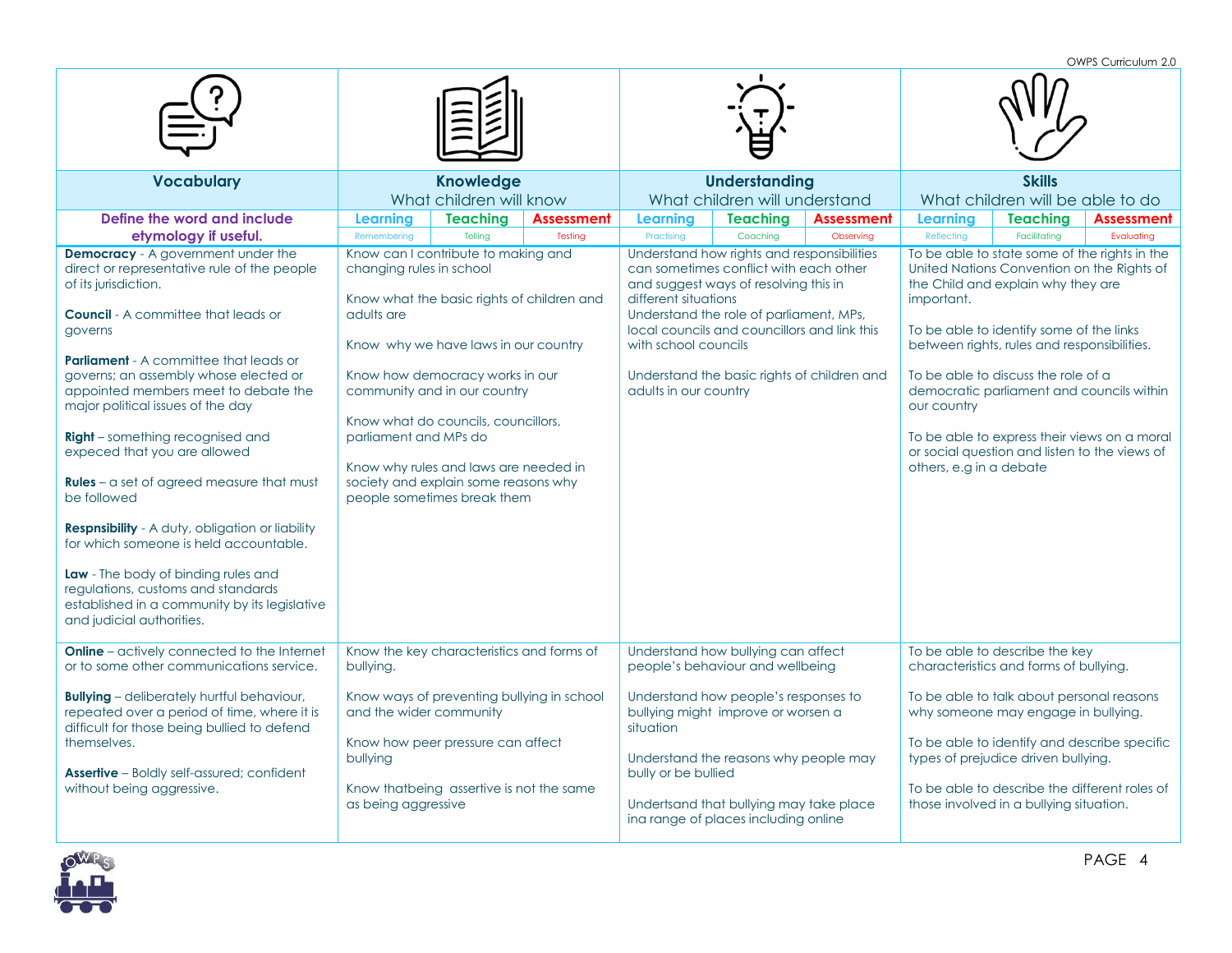|                                                                                                                                                                                           |                         |                 |            |                               |                      |                   |                                  |                                                                                                                                                                                                                                                                            | OWPS Curriculum 2.0                                                                        |
|-------------------------------------------------------------------------------------------------------------------------------------------------------------------------------------------|-------------------------|-----------------|------------|-------------------------------|----------------------|-------------------|----------------------------------|----------------------------------------------------------------------------------------------------------------------------------------------------------------------------------------------------------------------------------------------------------------------------|--------------------------------------------------------------------------------------------|
|                                                                                                                                                                                           |                         |                 |            |                               |                      |                   |                                  |                                                                                                                                                                                                                                                                            |                                                                                            |
| <b>Vocabulary</b>                                                                                                                                                                         | <b>Knowledge</b>        |                 |            |                               | <b>Understanding</b> |                   | <b>Skills</b>                    |                                                                                                                                                                                                                                                                            |                                                                                            |
|                                                                                                                                                                                           | What children will know |                 |            | What children will understand |                      |                   | What children will be able to do |                                                                                                                                                                                                                                                                            |                                                                                            |
| Define the word and include                                                                                                                                                               | Learning                | <b>Teaching</b> | Assessment | Learning                      | Teaching             | <b>Assessment</b> | Learning                         | Teaching                                                                                                                                                                                                                                                                   | <b>Assessment</b>                                                                          |
| etymology if useful.                                                                                                                                                                      | Remembering             | Telling         | Testing    | Practising                    | Coaching             | Observing         | Reflecting                       | Facilitatina                                                                                                                                                                                                                                                               | Evaluating                                                                                 |
| <b>Prejudice</b> – A judgment or opinion formed<br>beforehand or without knowledge of the<br>facts.<br><b>Community</b> $-$ A group sharing a common<br>understanding, and often the same |                         |                 |            |                               |                      |                   |                                  | To be able to describe how peer pressure<br>affects a situation, and demonstrate simple<br>strategies to intervene in a bullying situation<br>and defend a person who is being bullied.<br>To be able to describe confidently and<br>demonstrate a number of assertiveness |                                                                                            |
| language, law, manners, and/or tradition.<br><b>Characteristic</b> - A distinguishing feature of a<br>person or thing.                                                                    |                         |                 |            |                               |                      |                   | techniques.                      |                                                                                                                                                                                                                                                                            | To be able to identify places where bullying<br>may take place in the community or online. |

| OWRS<br><b>OWRE</b><br>Orion Wistow Primary School – Curriculum Plan<br><u>ian</u><br>بلين                            |                         |                                                                                         |                   |                                                                                                                                                          |          |                   |                                                                                                                                           |                 |                   |  |  |
|-----------------------------------------------------------------------------------------------------------------------|-------------------------|-----------------------------------------------------------------------------------------|-------------------|----------------------------------------------------------------------------------------------------------------------------------------------------------|----------|-------------------|-------------------------------------------------------------------------------------------------------------------------------------------|-----------------|-------------------|--|--|
| <b>Subject: PSHE</b><br>Year: 6                                                                                       |                         |                                                                                         |                   | <b>Term: Summer</b>                                                                                                                                      |          |                   |                                                                                                                                           |                 |                   |  |  |
|                                                                                                                       |                         |                                                                                         |                   |                                                                                                                                                          |          |                   |                                                                                                                                           |                 |                   |  |  |
| <b>Vocabulary</b>                                                                                                     |                         | <b>Knowledge</b>                                                                        |                   | <b>Understanding</b>                                                                                                                                     |          |                   | <b>Skills</b>                                                                                                                             |                 |                   |  |  |
|                                                                                                                       |                         | What children will know                                                                 |                   | What children will understand                                                                                                                            |          |                   | What children will be able to do                                                                                                          |                 |                   |  |  |
| Define the word and include                                                                                           | Learning                | Teaching                                                                                | <b>Assessment</b> | <b>Learning</b>                                                                                                                                          | Teaching | <b>Assessment</b> | Learning                                                                                                                                  | <b>Teaching</b> | <b>Assessment</b> |  |  |
| etymology if useful.                                                                                                  | Remembering             | Tellina                                                                                 | Testina           | Practising                                                                                                                                               | Coachina | Observina         | Reflecting                                                                                                                                | Facilitatina    | Evaluating        |  |  |
| <b>Honesty</b> - The act, quality, or condition of<br>being truthful<br><b>Trust</b> – Confidence in or reliance on a | Knowhow to be assertive | Know what to do to help keep myself safer<br>Know who is now in your network of support |                   | Understand your own responsibility for your<br>personal safety<br>Understand when you should or should not<br>keep a secret for yourself or for a friend |          |                   | To be able to contribute to discussions<br>about personal safety by listening to other<br>view points and looking beneath the<br>surface. |                 |                   |  |  |
| person<br><b>Allena</b>                                                                                               | and how is it changing  |                                                                                         |                   |                                                                                                                                                          |          |                   | To be able to review trusted adults on their<br>Network of Support.                                                                       |                 |                   |  |  |

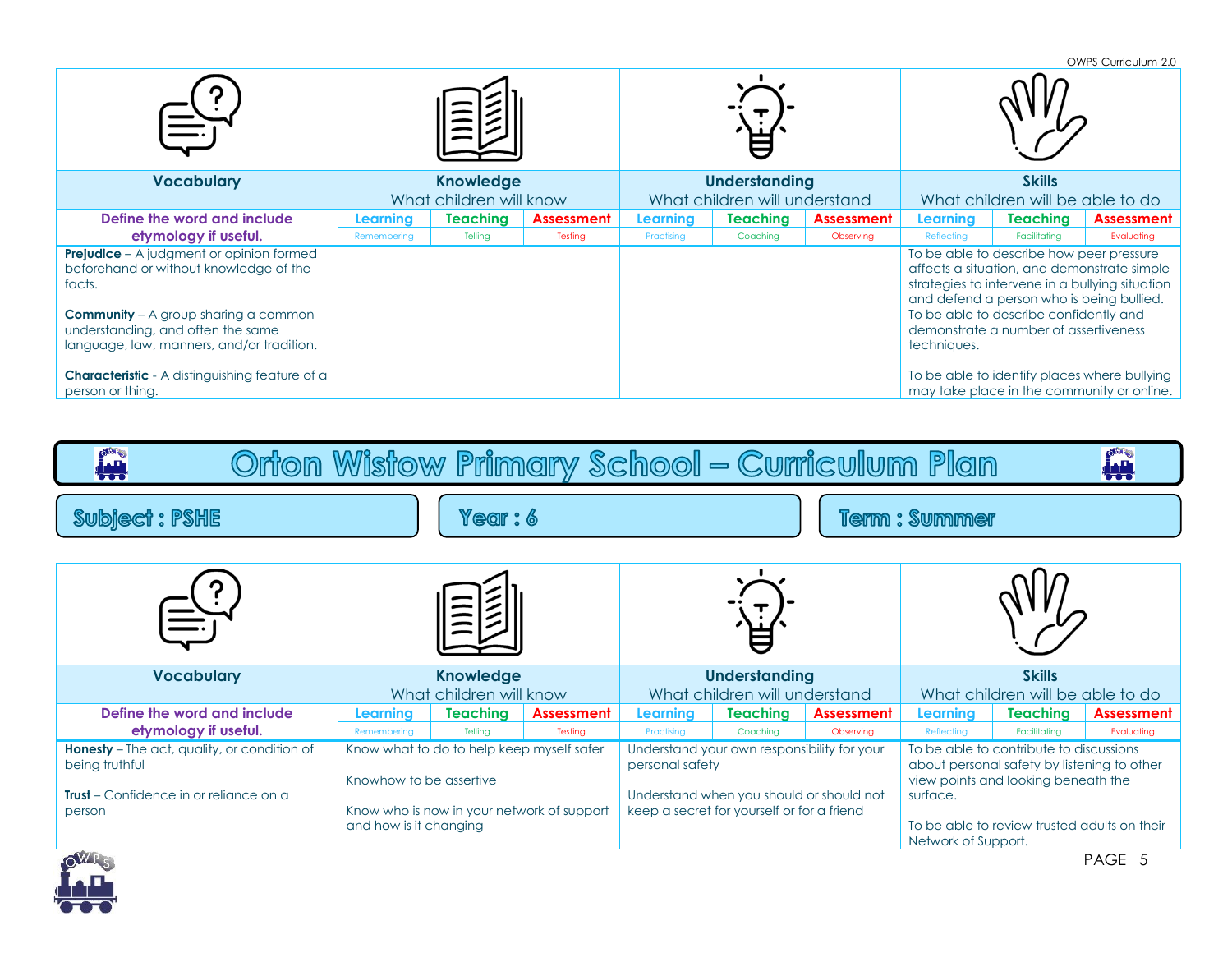**Vocabulary Knowledge** What children will know **Understanding** What children will understand **Skills** What children will be able to do **Define the word and include etymology if useful. Learning Teaching Assessment Learning Teaching Assessment Learning Teaching Assessment** Remembering | Telling | Testing | Practising | Coaching | Observing | Reflecting | Facilitating | Evaluating **Assertive** – Boldly self-assured; confident without being aggressive. **Intimate** – Personal: private. **Safe/safety** - The condition or feeling of being away from harm.- Know when and how should to ask for help Understand how to contribute to discussions around problem solving. Understand that no-one should touch the intimate parts of their bodies. To be able to define honesty and take part in exploring dilemmas involving honesty and dishonesty. To be able to define what risk and peer group pressure are and how to respond to them using safety planning. To be able to identify touches which break personal boundaries **Expereince** – personal and direct impressions of an event **Change** – when something or someone becomes different **Emotion** - A person's internal state of being; how they feel **Cope** - To deal effectively with something, especially if difficult. **Strategy** - A plan of action intended to accomplish a specific goal. Know what different changes we might we experience in life milestones Know how changes have already affected my life experiences Know that my friendships and relationships with others will naturally change Know that people grieve in different ways Know how you might feel when you move to another school Know how they can access support and how they can support other people. Understand and recognise emotions associated with loss and change Understand how experiences and feelings can change us as people. Understand that there are emotional connections to losing something or someone or if things change Understand that help is available to you if you need it and where to get it from To be able to identify a range of situations which involve loss and change. To be able to identify what might help when experiencing difficult emotions. To be able to reflect on their own experiences of change and describe some ways they have affected them. To be able to use strategies for coping with future changes, including transition to secondary school **Legal** – allowed by law **Illegal** – not allowed by law **Accurate** – an exact or true representation **Drug** – A substance used to treat an illness, relieve a symptom, or modify a chemical process in the body for a specific purpose. Know that some drugs are medical and soe non-medical; soe ar elegal and some illegal. Know the difference between the media protyal and reality of drugs Know the risks involved with drug misuse Know where to seek reiable support and information Understand some of the laws relating to drugs. Understand the possible physical and psychological effects of drugs Understand the influence that peers can have on drug misuse Understand the media representation of drugs may not reflect reality To be able to categorise drugs as medical, non-medical, legal and illegal. To be able to distinguish between the reality of drug use and media representations. To be able to identify risk and risk management strategies and know where they can get support.



OWPS Curriculum 2.0